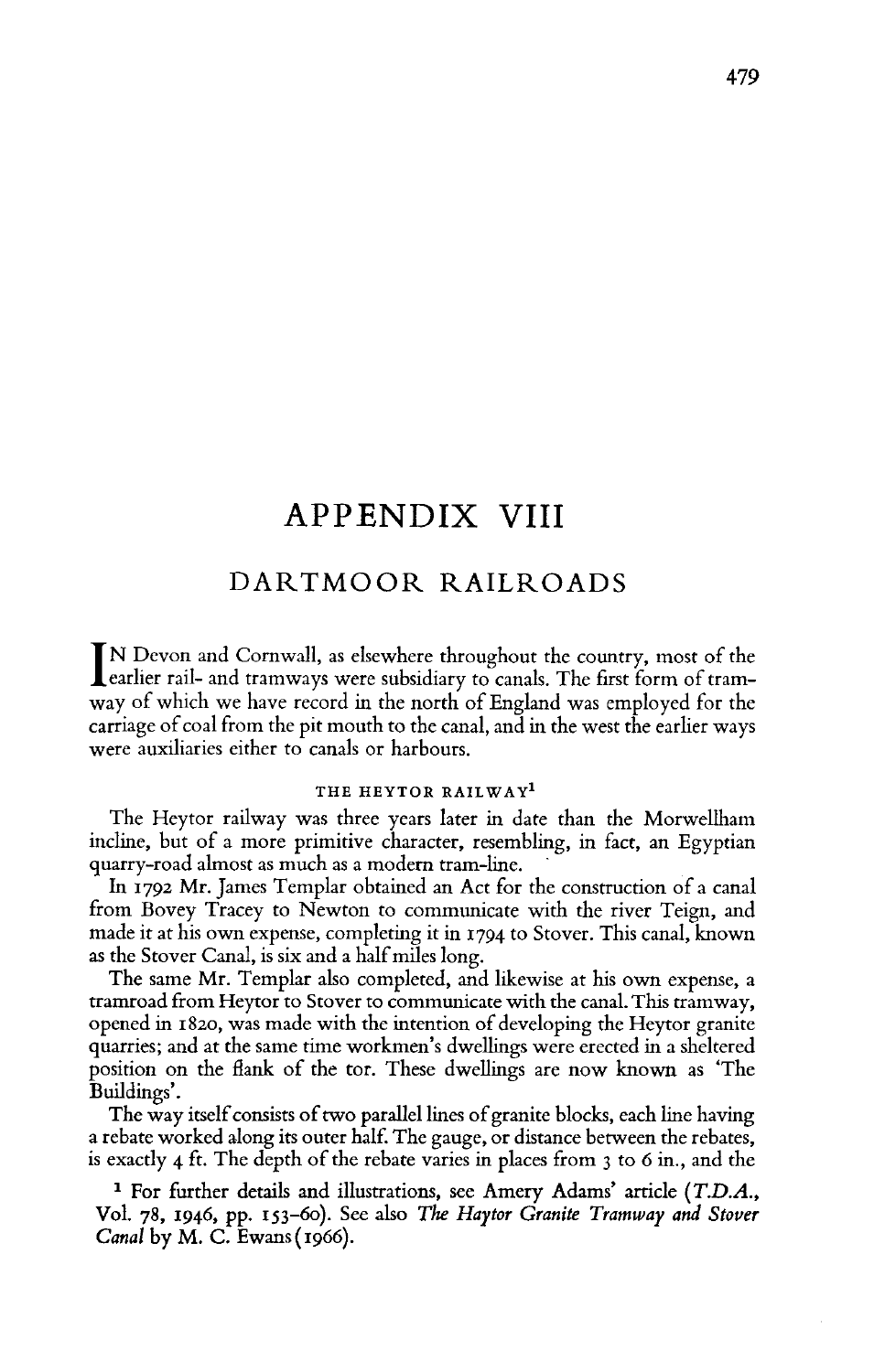action is precisely similar to that of the Coalbrookdale cast-iron rails, and very like that of the check or guard rail now fitted to lines on sharp curves or at crossings. The horizontal portion of the rebate carried the weight, while the vertical portion bore against the inner circumference of the wheel, and kept it in its place.

At one place at Bovey rails of iron almost precisely similar to the Coalbrookdale pattern have been used, where the line crosses a stream by means of a wooden bridge. At curves the stones do not seem to have been dressed to form, but short, straight stones were worked in, which by the constant friction of the wheels soon wore down to a sufficiently accurate shape. The stones vary much in all dimensions, but perhaps an average block would be 4 ft long and <sup>1</sup> ft 6 in. square; many of them are as long as 7 ft. Points and crossings were formed in large blocks by working grooves 6 in. wide and 2 or <sup>3</sup> in. deep. At no place was any serious cutting or embankment attempted, for the greater part both being only such as were necessary to carry the road along the inclined face of a hill. No attempt was anywhere made to bond together or connect the stones.

The reason for the substitution of granite for iron in this tramway is of course evident. Where granite was to be had for the cost of production, it is not surprising that as a material it should have been adopted. And it does not follow that because the material was cheaper it was necessarily inferior. The cast-iron rails at that time in vogue were a constant source of annoyance and expense, invariably giving way at the wrong moment, and being very uncertain in their general behaviour when heavily laden. Now the Heytor granite is an exceptionally good material, and the granite-way as laid was far superior in many respects to the cast-iron rail. This tramway was thoroughly efficient, and quite up to its work; for the two large blocks of granite having the city arms upon them, at either end of London Bridge, came from the Heytor quarries over this line to Stover, andwere thence shipped to London. The Waithman monument, in Ludgate Circus, was also quarried at Heytor, and brought down over this tram-line.

I have already alluded to the Heytor granite as an exceptionally good stone. It is a fine-grained porphyritic rock which can be obtained in blocks of almost any desired size; but owing to the lie of the jointing it involves a large expenditure of labour to quarry out, and from this reason has now ceased to be extensively worked. The quarry has not, however, been altogether deserted, as a few men were employed there when last I visited it, on which occasion Mr. Barry, C.E., of Newton (to whom <sup>I</sup> must express my indebtedness), very kindly walked over the railway with me. Besides the principal quarry at Heytor, branch lines were also run to neighbouring quarries, but the whole tramway has now fallen into disuse. As to the trucks, they were merely modified road waggons. The wheels, as in all the earlier rolling stock, ran free on the axles, and I am informed by Mr. Barry that the leading truck of a train usually had shafts.

#### **PLYMOUTH AND DARTMOOR RAILWAY**

We now come to the Plymouth and Dartmoor Railway, the first idea of which originated with Sir Thomas Tyrwhitt. This gentleman's statement, made at Plymouth to the Chamber of Commerce, is of considerable interest. Briefly stated, the following prospects were held forth.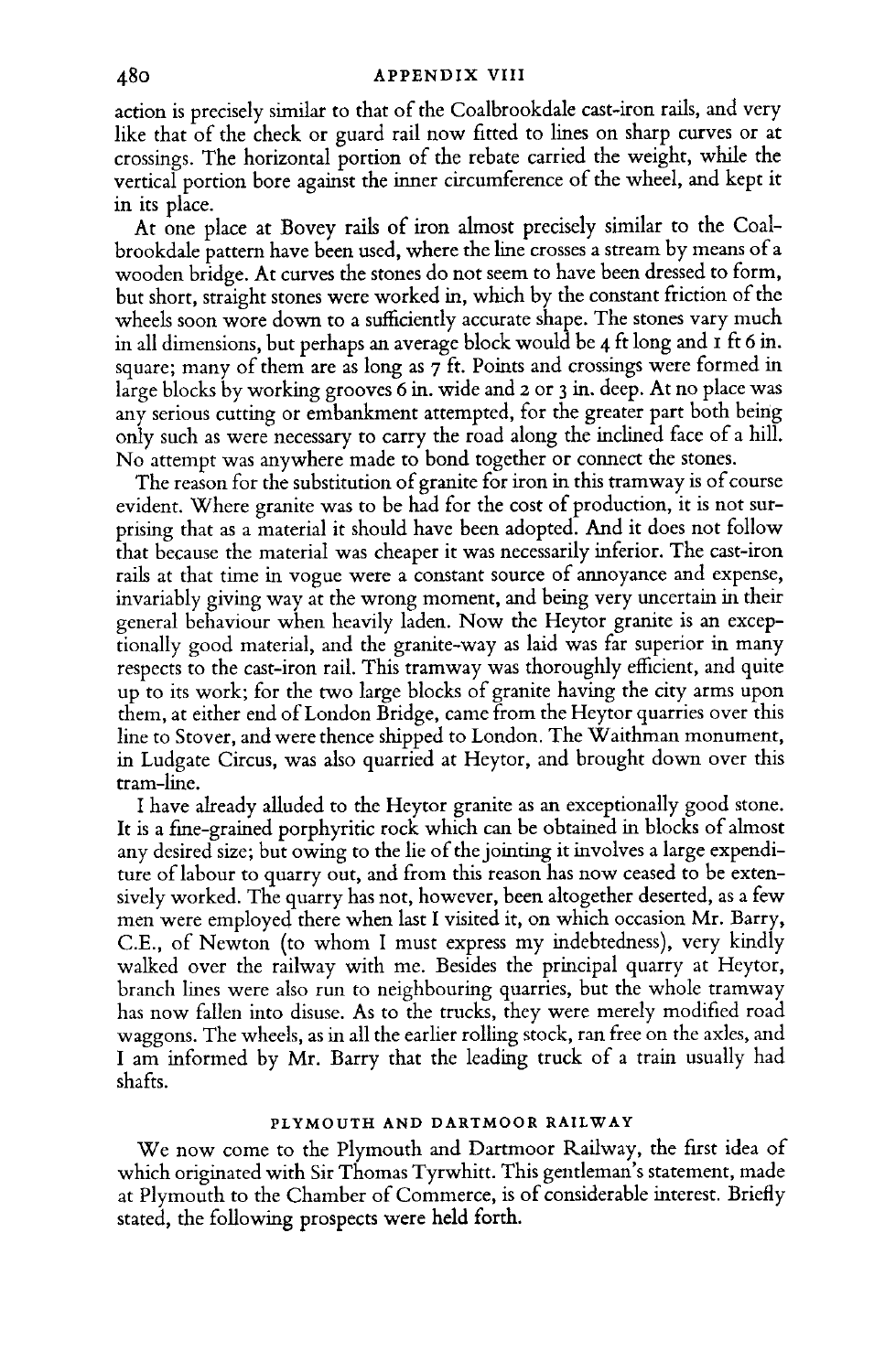The barren slopes of Dartmoor were to be reclaimed, to which end lime and sea-sand were to be imported as manures. Pauperism was to be decreased, and a flourishing colony of agriculturists was to be planted on the moor. By this means Plymouth would acquire a valuable back-country, which would materially increase her prosperity as a port. It was in fact to be an undertaking profitable alike both to the nation and to the shareholders, the latter apparently expecting an  $18\%$  return on their capital. As the subject is of such local interest, I think it may be well to give an abstract of Sir Thomas Tyrwhitt'<sup>s</sup> statement, which is also a good example of the early railway prospectus. Sir Thomas said:

"To reclaim, and clothe with grain and grasses a spacious tract of land now lying barren, desolate, and neglected; to fill this unoccupied region with an industrious and hardy population; to create a profitable interchange of useful commodities between an improvable and extensive line of back-country, and a commercial seaport of the first capabilities, both natural and artificial; **to** provide employment for the poor of several parishes; and to alleviate the pressure of parochial burdens by a method, at once simply ingenious, and comparatively inexpensive, form altogether such a stimulus to adventure, and such a scope for exertion, especially to a wealthy company, as must dilate the benevolent heart of the patriot, whilst it emboldens the capitalist gladly to lend his assistance in carrying the plan into execution."

The last sentence evidently implies a doubt that the "benevolent heart of the patriot" counted for much unless the security was good. Continuing his statement, Sir Thomas Tyrwhitt divides his subject into five heads; viz., I. Plan; II. Expense; III. Funds; IV. Income; V. Benefits.

III. *Funds.* To meet the charges, both direct and contingent, it will be necessary perhaps to raise  $\mathcal{L}_4$ 5,000 by subscription, in shares of  $\mathcal{L}_2$ 5 each.

IV. Income. The principal part of this, at first, will arise from the tonnage of importable and exportable commodities.

*Lime.* In cultivating the moor and other unimproved parts on both sides of the road, this must be esteemed an indispensable article, not merely in the onset but during the long course of successive years.

I. *Plan.* The road will commence at Dartmoor Prison, which lies about twelve hundred and fifty feet above the sea, and thence traverse the Moor and Roborough Down in a south-westerly direction, to the Laira at Crabtree, by a gradual fall of half an inch in three feet. The distance between the two places will not, in all probability, exceed twenty miles, according to the line marked out in the plan; and the road ought to be an ascending and descending one, or what is technically called a "double road".

In a footnote to this last clause, it is explained that a double road occupies <sup>18</sup> ft ofland in width.

II. *Expense*. It is calculated that the present road may cost  $\oint$  2000 per mile.

A somewhat encouraging footnote is here appended, with a view probably to future financing operations. "Experience has proved in Scotland that not less than 18 % may be derived from railroads."

### *Importable Commodities*

*Sea Sand.* Many assigning much importance to this article prefer it to lime as a manure.

*Timber.* In proportion as buildings accumulate around the road, as population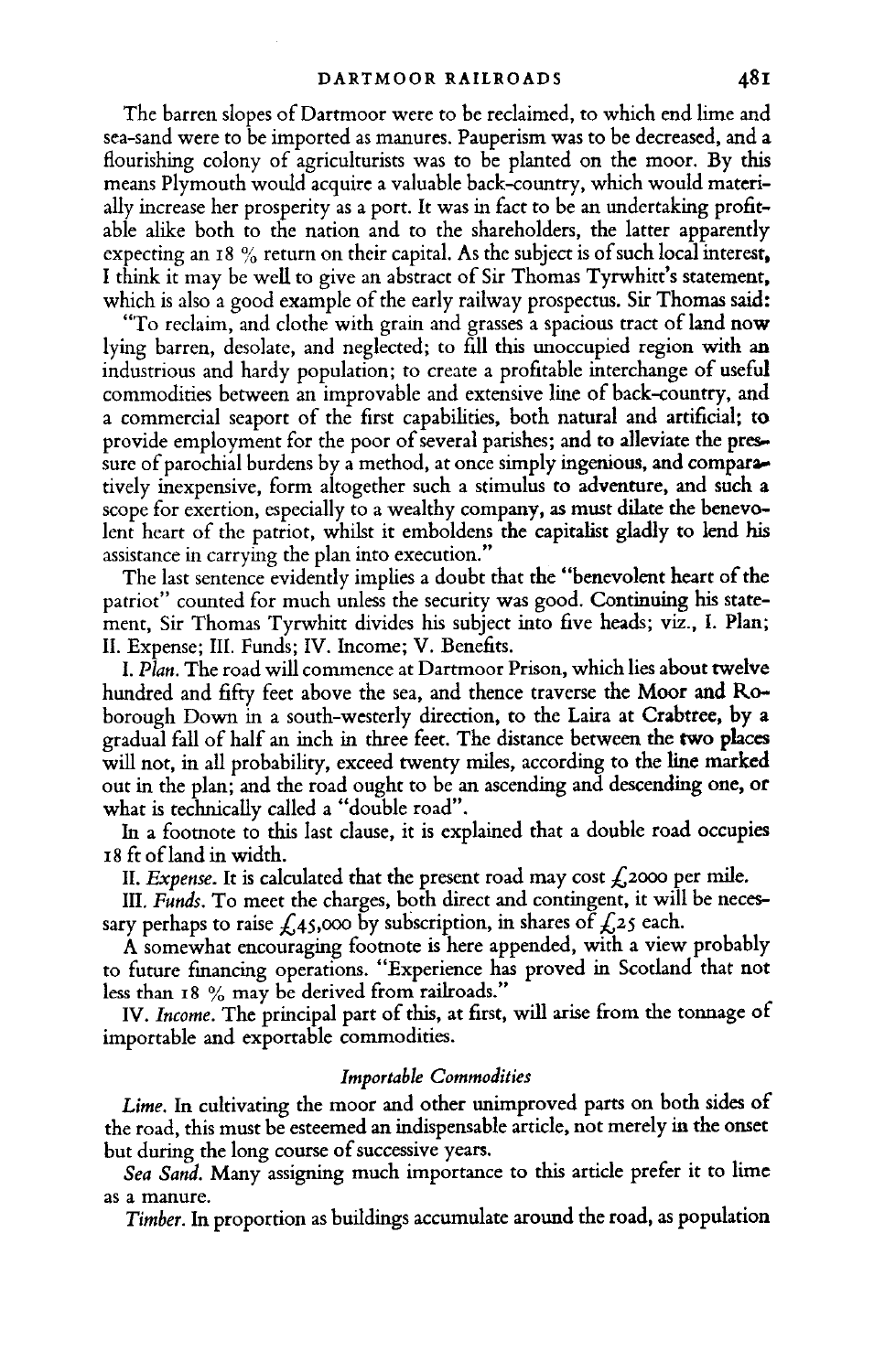increases, and as the wants of culture diffuse themselves, will be the want of this valuable article, to which in fact hardly any limit can be placed in a region so denuded of wood as Dartmoor.

Coal. Next to timber justly ranks this essential of domestic life. *Culm.*

*Furniture.* The *colonisation* of Dartmoor will carry in its train a necessity not only for the importable commodities before spoken of, but for many others, which, though of comparatively inferior consequence, will be more or less wanted by the colonists. Amongst them is furniture.

*Groceries. Tea* and *sugar* are become absolute necessaries in the present day, and these, added to *wine, spirits, beer, porter,* and other *household requisites,* would be sure to give birth to a productive tonnage.

The use of this term [colonisation] the author hopes will not be objected to; it being equally applicable, in his opinion, to the improvements contemplated on Dartmoor as to like designs in Canada.

*Planting*. In the progress of colonisation the formation of plantations will become essentially requisite, as much for the sake of rural embellishment as to protect the newly-enclosed grounds and buildings.

*Flax.* This next article, unlike the preceding ones, is not indigenous; but experiments have proved that it may be naturalized on the soil of Dartmoor, and perhaps to an extent which will ultimately render unnecessary all foreign importations of it—for the port of Plymouth, at least, and its neighbourhood.

## *Exportable Commodities*

*Granite.* Beside the weightier stone for government or private uses, the Company would be enabled to supply, with the same ease and profusion, curbs and paving stones, gate-posts, highway stones, and gravel, at a rate which, it is presumed, would undersell those procurable in any other quarter.

*Peat.* It is impossible to view the face of Dartmoor without feeling sensible of the numerous uses to which the superabundance of peat in this district may be applied. Amongst others, the heat given by a combination of peat with coal is allowed to be exceedingly powerful; and the author has reason to believe that iron, fused with this admixture, is less liable to crack than when coal alone is employed in the process.

*Mining Products.* Mr. Mawes, the celebrated mineralogist, who has investigated the forest of Dartmoor with much attention, is of the opinion that the latter contains the mineralogical productions of almost every clime, with but few exceptions. If iron, copper, and tin could be raised and smelted on the spot, without the necessity of resorting elsewhere, the saving of expense, both to Government and the public, might be decidedly pronounced incalculable.

*Hemp.* If hemp can be reared on the bogs of Russia, it is without doubt equally capable of cultivation on Dartmoor and Roborough Down.

*Travelling Vehicles and Parcels* are also included among the sources ofincome, as also is the *Transfer ofConvicts to Dartmoor Prison.*

Such being the benefits which, in all good faith, were stated to be derivable from the construction of this line, it is not surprising that the matter should have been taken up by a company, and accordingly we find a Plymouth paper indulging in the following somewhat high-flown language:

"The time is at length arrived so long, and yet whether in good report or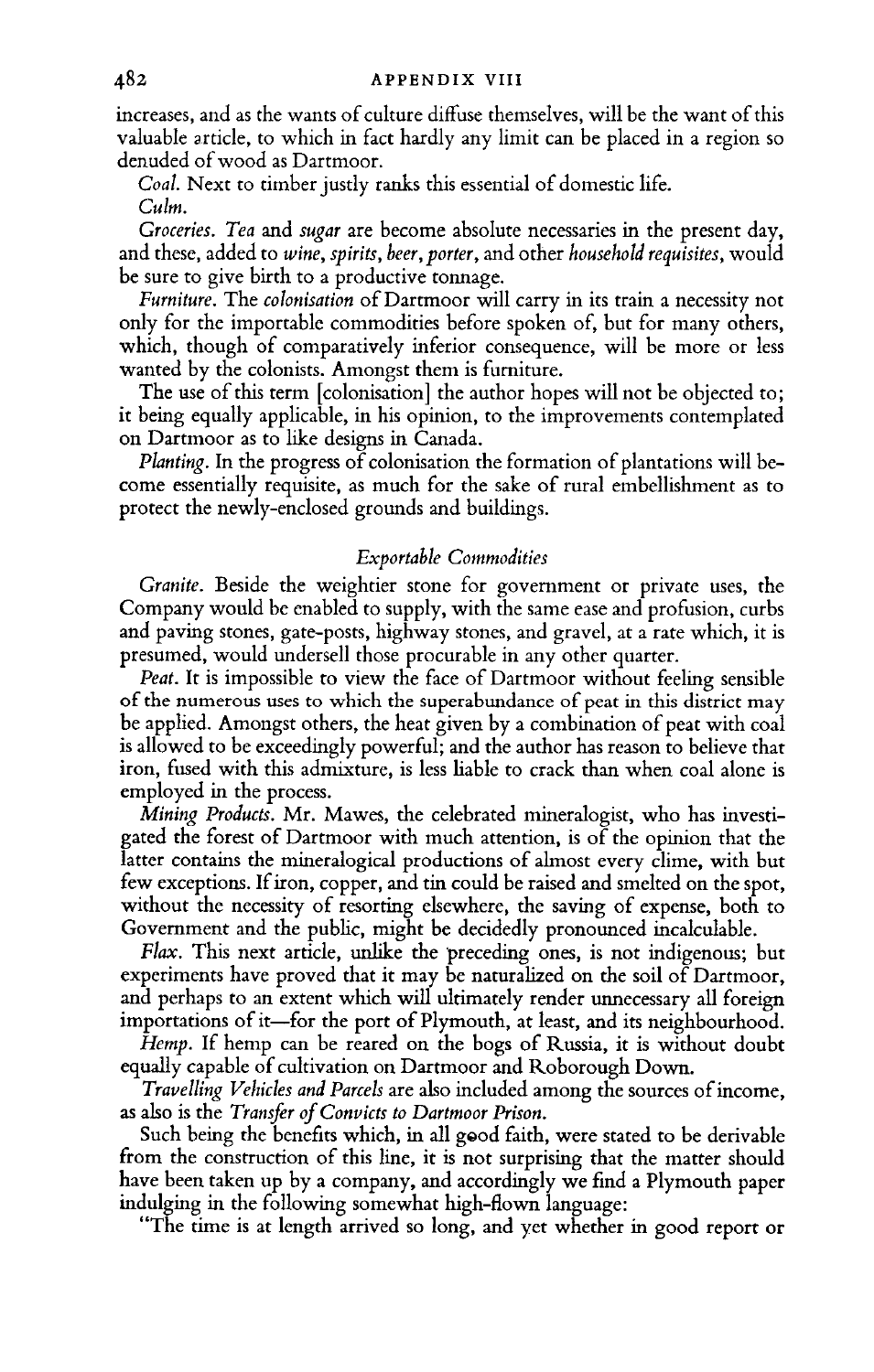evil report, so invariably anticipated by us, when the benefits of this measure are to be thrown open to the public. To Sir Thomas Tyrwhitt, as the original projector of this railway, and his able coadjutors in this port and other places, who have advanced cautiously but steadily to their object, may be assigned a praise which future generations will gratefully rejoice to perpetuate. It is not simply for themselves, but for posterity that they have devoted their time, their talent, and their capitals to the realization of a plan which not only reflects the greatest honour on the county of Devon, but will prove on the whole of this neighbourhood an inexhaustible source of advantage. Whether nationally or locally considered, it is a theme of proud congratulation. Whilst the region around, once apparently condemned to sterility, by the use of proper manures, will take its merited rank in British agriculture.'

A tender for the ironwork of the line was accepted on terms much below the estimate, and two hundred men were set to work quarrying and dressing granite on the moor, a lease of stone on Walkhampton Common having been granted by Sir M. M. Lopes.

The road as constructed consists of a single line only, and this doubtless accounts for the capital raised under the first Act, passed 2ndJuly 1819, amounting only to  $\&27,783$ , instead of  $\&45,000$ , as estimated by Sir Thomas in his statement. On 20th September 1819, the first general meeting of the proprietors took place, when a managing committee Was elected: Mr. William Stuart, superintendent of the Plymouth Breakwater works, being engineer; Mr. Hugh Mackintosh of London, contractor for forming the road; and Messrs. Bailey and Co., also of London, contractors for the ironwork. It being found necessary to continue the line from Crabtree to Sutton Pool, so as to obtain better shipping facilities, an Act was passed (8thJuly 1820) authorizing this extension, the estimate for which amounted to  $\mathcal{L}$ 7,200. A further Act was obtained (2nd July 1821) authorizing certain deviations, including a tunnel at Leigham, the estimated expenditure for the tunnel and other extra works being  $\zeta$ 5,000. The total estimate was by these means brought up to  $\mathcal{L}$ 39,983.

The total length of line from Princetown to Sutton Pool is 25 m. 2 qr. 6 ch., ofwhich in 1826 over 23 miles had been completed. In this year the contractors, both for road and ironwork, were Messrs. Johnson and Brice of London, and Mr. Roger Hopkins had succeeded Mr. Stuart as engineer.<sup>[1](#page-4-0)</sup>

<span id="page-4-0"></span><sup>1</sup> On the 13th of October of this same year an advertisement appeared in the *Plymouth Telegraph and Chronicle,* asking tenders for the excavating and completing of the tunnel at Leigham, and also the making of certain cuttings and

Sir Thomas Tyrwhitt was an eminently practical and thorough-going man, but events have shown that his estimate of the agricultural value of Dartmoor was fortunately wrong. Although Plymouth has lost the valuable back-country promised her, and Dartmoor is still apparently condemned to what is called sterility, it must not be lost sight of that its value as an unenclosed space, where the public may trespass off the roads without being taken for amateur poachers, and where they can wander unfettered by hedges, or fear of damaging crops its value, in fact, as a public park, similar to though smaller than the great American national parks, will grow and increase year by year; while it is probable that as a sheep run and cattle pasture of the first order it is of much greater value than it ever could be as very inferior arable land.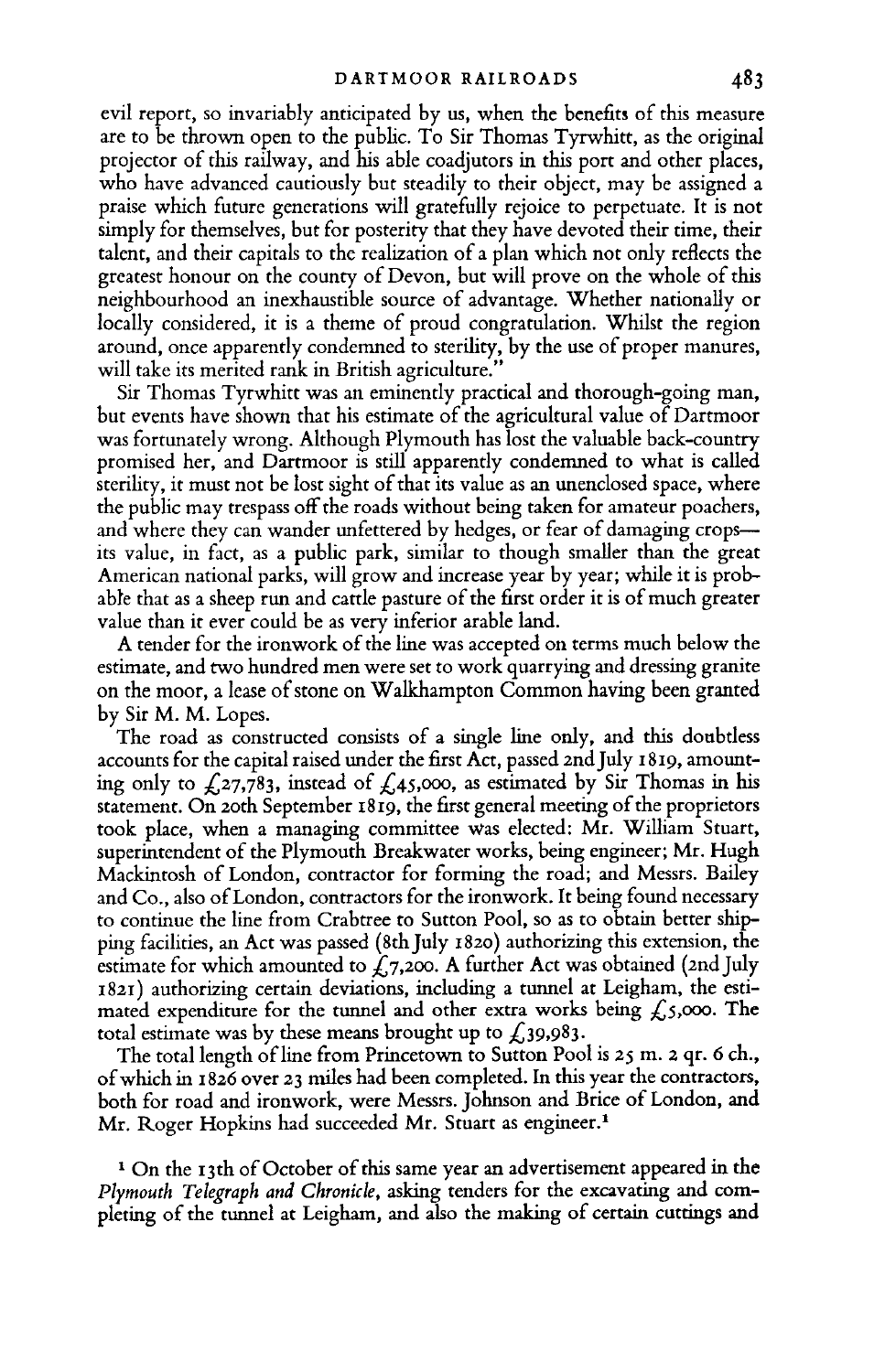The tunnel at Leigham, in the twentieth mile from Princetown, is 620 yards long, 9ft 6 in. high, 8 ft 6 in. broad, and its greatest depth below ground is 109 ft. It has no lining, but is left as cut through the rock.

The completed portion of the line was opened for public use on 26th September 1823. I take the following description of the proceedings on that occasion from *The Telegraph and Chronicle,* under date Plymouth, Saturday, 27th September 1823:

*"Plymouth and Dartmoor Railway.* Our various readers, both local and distant, will learn with the sincerest pleasure that this great work, so long the object of our hopes and fears, and well designated by a worthy nobleman as the glory of the county, is now happily open for general trade. Yesterday was devoted to the celebration of the joyous event, and its festivities commenced with a public breakfast, liberally given by Sir Thomas Tyrwhitt, the original projector of the undertaking, at his Wharf on Roborough Down, where three marquees were erected, and every elegant species of viand provided for the reception and gratification of the company, which comprised much of the respectability and worth of the port and its neighbourhood.

"The South Devon Band enlivened the scene with its choicest airs; but unhappily the weather was unfavourable, which drove many away ere the departure of the procession through the tunnel could be arranged. A long file of cars partly laden with granite, and partly with stewards and other individuals, accompanied by the band, and ornamented with flags, after the breakfast set off for Plymouth, on their arrival at which place they were heartily greeted by the huzzas of a large concourse of people, anxiously waiting their arrival, being saluted on their way by some petards at Hoo Meavy, and attended throughout the progress by a numerous cavalcade on horse and foot.

"About fifty gentlemen then sat down to a handsome dinner at the Royal Hotel, who did not separate until a late hour."

In the same paper are also notices of a last and final call of 10 % per share, signed by William Burt, clerk to the Company, and also a notice of a general meeting of proprietors of the Plymouth and Dartmoor Company, signed: Morley, Masseh Lopes, Edmund Lockyer,William Elford, and John Pridham.

The line, as originally laid, consisted of parabolic edge-rails<sup>[1](#page-5-0)</sup> set in cast-iron chairs, and these fastened down to stones averaging 2 ft 6 in. long by <sup>1</sup> ft 6 in. wide, and of varying depths. Some of these rails had lap-joints, and others buttjoints; two different forms of chairs being used to suit the different joints. The gauge of the line was 4 ft 6 in.

embankments from thence to Crabtree and Sutton Harbour. Application to be made to Mr. Roger Hopkins, engineer and mineral surveyor, 6 Tavistock Street, Plymouth.

<span id="page-5-0"></span><sup>1</sup> With reference to these cast-iron edge-rails, I may mention, as a curious fact, that in excavating in the fourth cylinder for the new Laira Bridge, on the Plymouth and Dartmoor Extension Railway, one of these rails was brought up from the bed of the Laira. The depth to which it had sunk below the surface of the mud could not be ascertained; but owing to the hard layer of clay and stones which Mr. Rendel placed over that portion of the river, it was probably lying very near the surface.

Short sidings, and other portions not subjected to much wear, were laid in